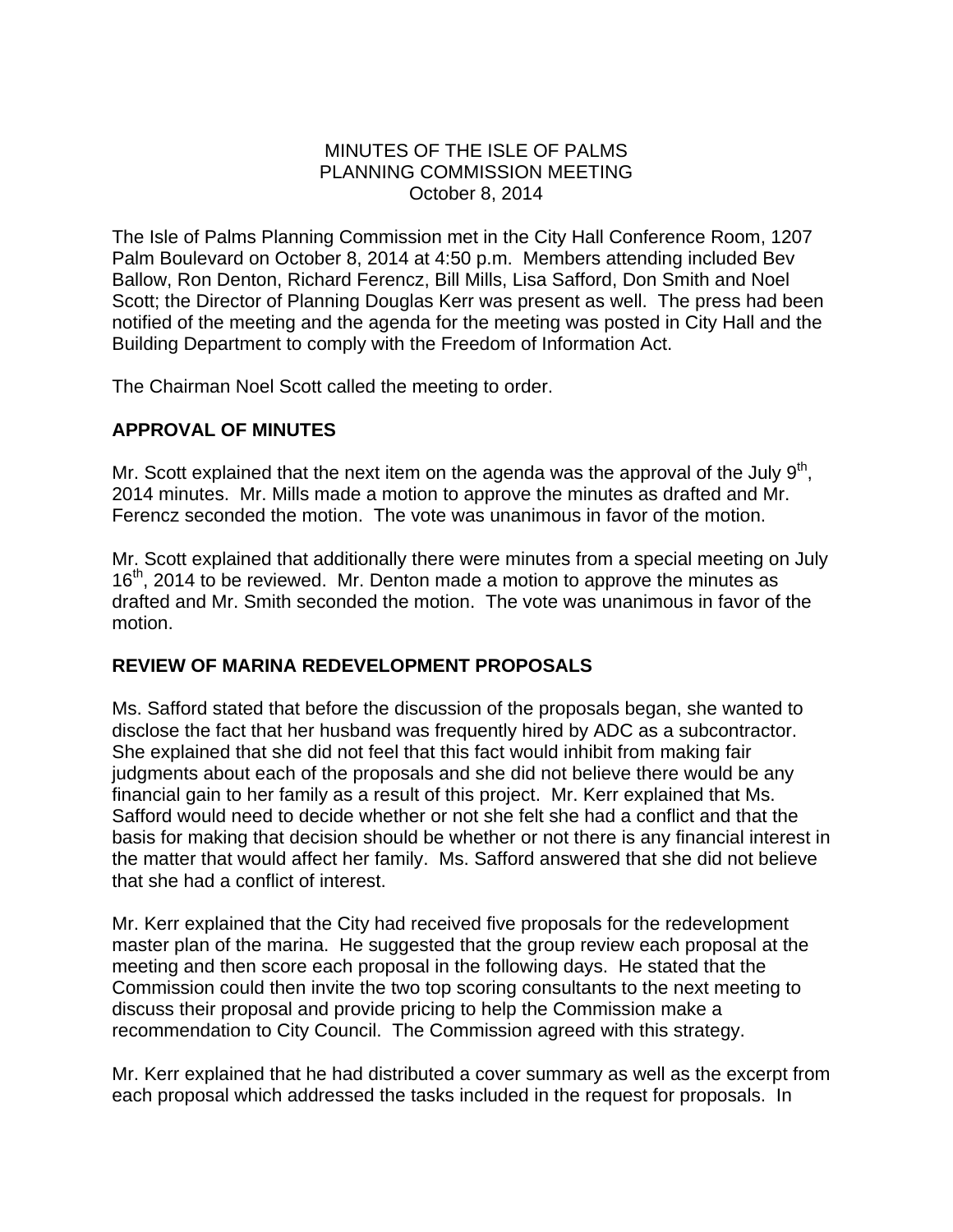Planning Commission Minutes October 8, 2014 Page 2

alphabetical order, the first proposal to discuss was ADC. Mr. Kerr explained that the project manager would be Fred Guthier, a landscape architect; the marine expert would be Dennis Kissman of Marina Management Services; the financial analysis would be done by Chris Moore, a civil engineer with JGT and Bradley Aiken, with Aiken Cost Consultants. He explained that they had cited similar projects as being the Mount Pleasant Memorial Waterfront Park, the Isle of Palms Recreation Center Addition, the Isle of Palms Fire Stations 1 and 2, and the Isle of Palms facilities evaluation done by JGT.

Mr. Denton explained that he thought that the work experience appeared to be light on marina work specifically. Ms. Safford explained that she knew the group was well qualified the handle multidiscipline work as needed by this project, but she agreed that the work examples appeared to be light on marina work. Mr. Scott explained that he thought that the chosen consultant would need to have a lot of experience with docks and marinas and he did not see this in ADC's proposal.

Mr. Kerr explained that the next proposal to discuss would be ATM. He explained that the project manager, marine expert and financial expert would be Kirby Marshall, a MBA with ATM; and additional marine and financial expertize would be provided by Justin Davis, a civil engineer and MBA with ATM. He explained that they had cited similar projects as being the Reserve at Lake Keowee in Sunset SC, Indian River Marina in Delaware, Gratwick Park Marina Redevelopment in New York and Virginia Key Marina Master Plan in Florida.

Mr. Denton explained that he felt that they had excellent work experience, but he was curious to know how much of ATM's workforce would be in the local area versus their other offices outside of the area. Mr. Scott explained that he agreed that their work experience appeared to closely match what the City needed for this project. Ms. Ballow explained that they appeared to include additional tasks in their proposal that were outside of the published request for proposals, which she questioned. Ms. Safford stated that she agreed that their work experience was strong in the area of marinas.

Mr. Kerr explained that the next proposal to discuss would be James Raih Real Estate and Development Company Inc. He explained that the project manager and financial expert would be James Raih, who held a MBA and had served on the Real Property Committee for City Council as well as the City's Planning Commission. He explained that the marine experts would be Walter Timpson, of MarinaResource, LLC. and John Mahoney of Moran Environmental Projects Group. He explained that they had cited similar projects as being Winding Waters RV Resort in Florida, Skidaway Island in Georgia and Decisions Dynamics in Florida.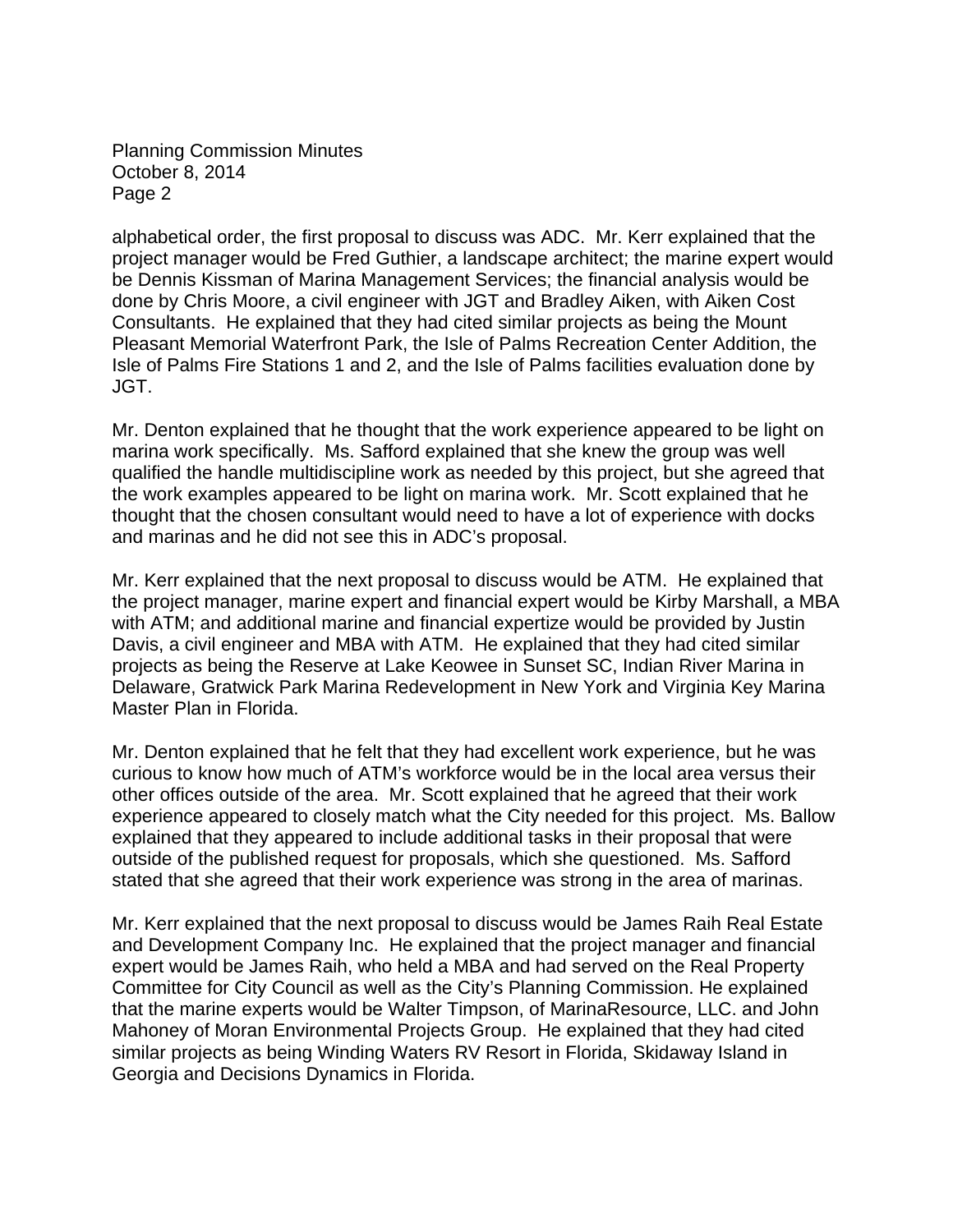Planning Commission Minutes October 8, 2014 Page 3

Mr. Kerr explained that the next proposal to discuss would be Seamon Whiteside. He explained that the project managers would be Gary Collins and Bill Eubanks, landscape architects with Seamon Whiteside. He explained that the marine expert would be John Shaffer of SHFR and the financial experts would be Seth Clark and Peter Fennelly of Colliers International. He explained that they had cited similar projects as being the Port Royal Master Plan, Charleston Harbor Resort and Marina at Patriots Point and the Sullivan's Island Commercial District Master Plan.

Mr. Scott explained that he believed that the Charleston Harbor Resort was a major project in the local area, which may give the firm a good idea of what is needed for this project. Ms. Ballow explained that while she felt the firm could do a good job, she was not overly impressed with the proposal they submitted as it seemed to not address many of the items in the RFP. Ms. Safford agreed that they did not directly respond to the points included in the RFP. Mr. Ferencz stated that it appeared as though they may have responded to an early draft of the RFP that did not get published.

Mr. Kerr explained that the final proposal to discuss would be from Stantec. He explained that the project manager would be Brian Kizer, a civil engineer with Stantec. He explained that the marine experts would be Keith Bongirno, a landscape architect with Stantec and John Shaffer of SHFR. He explained that the financial expert would be Paul Lane with IWC. He explained that they had cited similar projects as being Powell Point in the Bahamas, Castaway Cay Island Resort in the Bahamas and Port of Falmouth of Jamaica.

Ms. Ballow explained that Stantec certainly has a handle on the parking issues within the City, as they are studying that issue for the City. Mr. Denton explained that he felt that they were very qualified and could do a good job with the project.

Mr. Kerr explained that he had distributed a scorecard for each consultant and asked that each Commissioner complete their scorecards and turn them in before October  $17<sup>th</sup>$ . He explained that he would add up the scoring and contact the two consultants with the top scores and request that they appear at the next Planning Commission meeting and give a short presentation and provide pricing in a sealed envelope. The Commission agreed that this would be the path forward.

### **MISCELLANEOUS BUSINESS- DISCUSS PUBLIC MEETING REGARDING PARKING**

Ms. Safford explained that she was surprised at how many people spoke out against the idea of a parking pass system. Mr. Smith stated that he thought there would be more people from off the island objecting to the idea of paying to park.